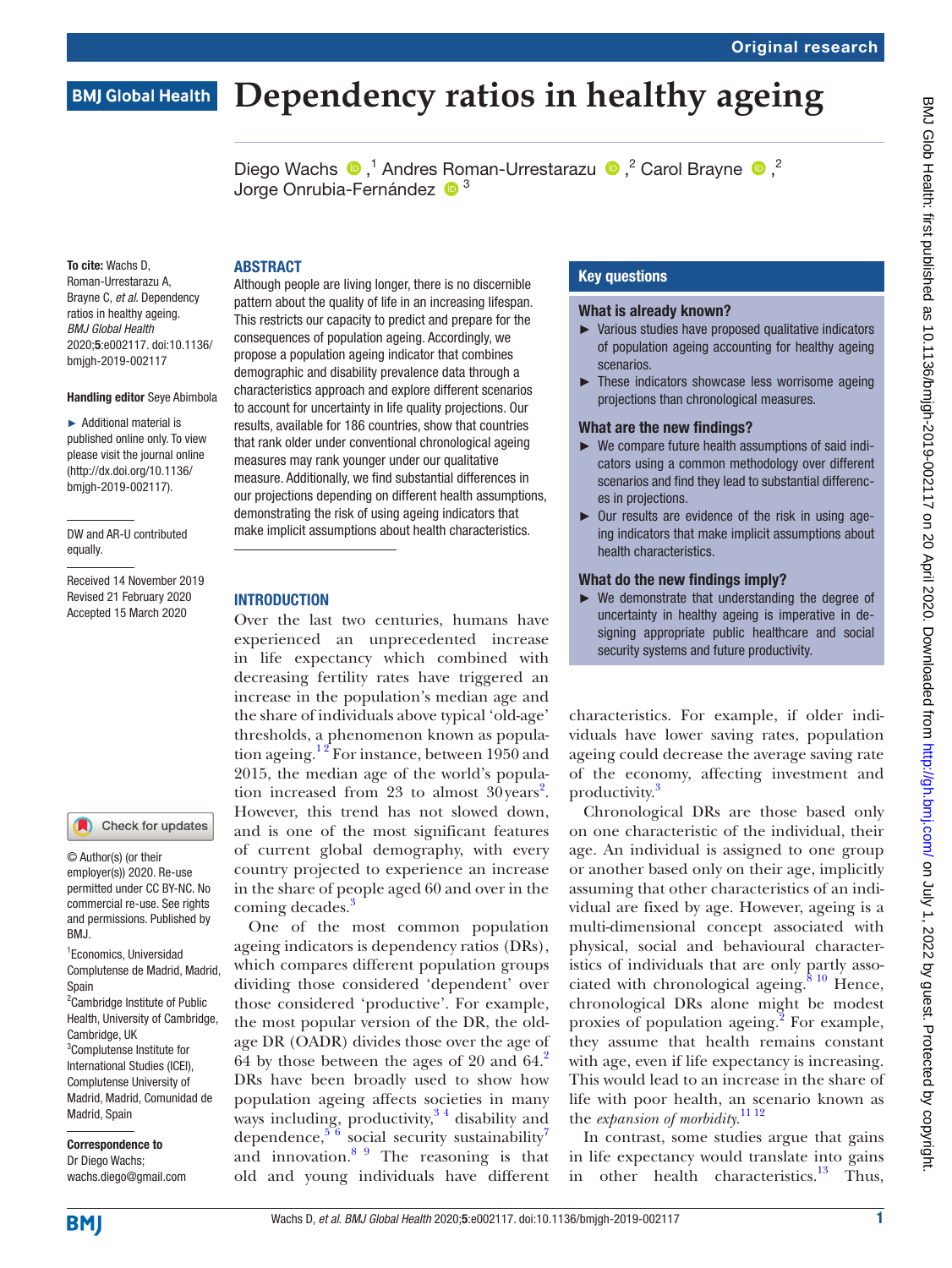chronological DRs could overestimate the pace of population ageing, at least in terms of physical conditions of the population. Accordingly, they proposed DRs based on life expectancy, where individuals are considered old when they reach an age at which life expectancy falls below a certain threshold. $2^{13}$  These dynamics are analogous to the *compression of morbidity* scenario, which assumes that mortality at the older ages would reach a limit beyond there could be no further decline; however, we would see compression of morbidity into a smaller number of years at the end of life.<sup>[11 14](#page-5-6)</sup>

The problem with the indicators described above is that we cannot confirm their assumptions on longer life expectancy and changes in quality of life.<sup>[10](#page-5-8)</sup> Longitudinal studies show inconsistent results, with some suggesting falling levels of severe disability and cognitive impairment in older adults, others indicating rising rates of chronic diseases and comorbidity but steady rates of disability, and yet others suggest increasing levels of disability. Furthermore, these patterns may also vary geographically. $6^{10}$  15–19 Understating the degree of this uncertainty and how it affects ageing projections is imperative in designing appropriate public healthcare and social security systems, as well as measuring how ageing will affect future productivity.<sup>162021</sup>

To produce projections and cope with the uncertainty regarding changes in mortality and health characteristics, we propose a new ageing indicator that is quantified under alternative scenarios based on different assumptions of the population's health characteristics. We include a constant prevalence by age scenario, a scenario that links disability to life expectancy, a scenario that projects disability using average growth rates from historical data, and a catch-up between countries scenario (complete description in the methods section).

Similar indicators have been proposed in other studies. Harwood *et al* generated projections of dependency based on disability using demographic projections by age groups and maintaining disability prevalence rates constant by age.<sup>5</sup> Sanderson and Scherbov also proposed a measured based on disability prevalence, but generated projections linking prevalence rates to life expectancy.<sup>22</sup> Skirbekk *et al* calculated DRs based cognitive functioning of senior citizens and showed that the ageing ranking for countries changes when their indicator is compared to the OADR.[20](#page-5-11) Chang *et al* used morbidity data to identify and measure the burden of age-related diseases. Then, the authors compared countries and historical data by estimating the average age at which countries' popula-tions have an equivalent age-related health burden.<sup>[23](#page-5-12)</sup> Balachandran and James estimated a multi-dimensional measure of population ageing based on life expectancy, health and human capital to compare a set of European and Asian countries. Our work expands previous literature in three ways. First, we expand the sample of countries included in projections to almost all UN members (186 from 193 members). Second, we proposed and compare multiple scenarios for the trajectories of health

projections. Third, we base our calculations on the characteristics approach to ease the decomposition and comparability of our indicator.

## **METHODS**

## The characteristics approach

We propose a DR, the *disability dependency ratio* (DDR), that measures population ageing based on health characteristics of the population. The indicator is developed following the characteristics approach developed by Sanderson and Scherbov which provides a method to build DR based on qualitative and demographic characteristics of populations. Developing a characteristics approach, means that each age group of the population is weighted by multiplying the number of individuals in the group by a matrix of qualitative indicators. Following this methodology facilitates the interpretation, comparability and decomposition of ageing indicators. For each country, we apply the characteristics approach by multiplying 5-year population groups by the group's average disability prevalence rate. Thus, our indicator is affected by both, the age structure and the disability prevalence of the population. $24$  A limitation of this approach is the unidimensional and purely biomedical definition of healthy ageing.<sup>25</sup>  $^{25}$  However, under a multidimensional operationalisation, data constraints would severely narrow our sample. The detailed protocol describing our application of this approach can be found in the [online](https://dx.doi.org/10.1136/bmjgh-2019-002117) [supplementary appendix](https://dx.doi.org/10.1136/bmjgh-2019-002117) for reproducibility.

## **Data**

We use the United Nation's Population Prospects database for the demographic characteristic of our indicator (the total population in each age group). The qualitative characteristic is obtained using morbidity data from the Global Burden of Disease (GBD) database which provides estimations of disability prevalence by age group, sex and cause, for the 1990–2017 period and 195 countries. $27$ After multiplying each age-group by its prevalence rate, we follow Sanderson and Schervob<sup>[22](#page-5-10)</sup> and calculate the DDR as the number of adults (20+ years of age) with disabilities over the number of adults without disabilities for all 195 countries with available data in the GBD database.

## Cross-sectional comparison and projections

With the data available, we can compare how the ranking of countries changes according to different ageing indicators for the 1990–2017 period. Then, we generate projections of the DDR under different assumptions. For each country, we use the United Nation's Population Prospects database to project the demographic components of our indicators (the total population in each age group) and different scenarios for the disability prevalence of the population, including: (1) DDR constant prevalence: we keep the prevalence rate constant for each age group at its last historical value available, as in Harwood *et*  $a^{\tilde{b}}$ ; (2) DDR past trends: we project prevalence rate for each age group by setting the average annual percentual change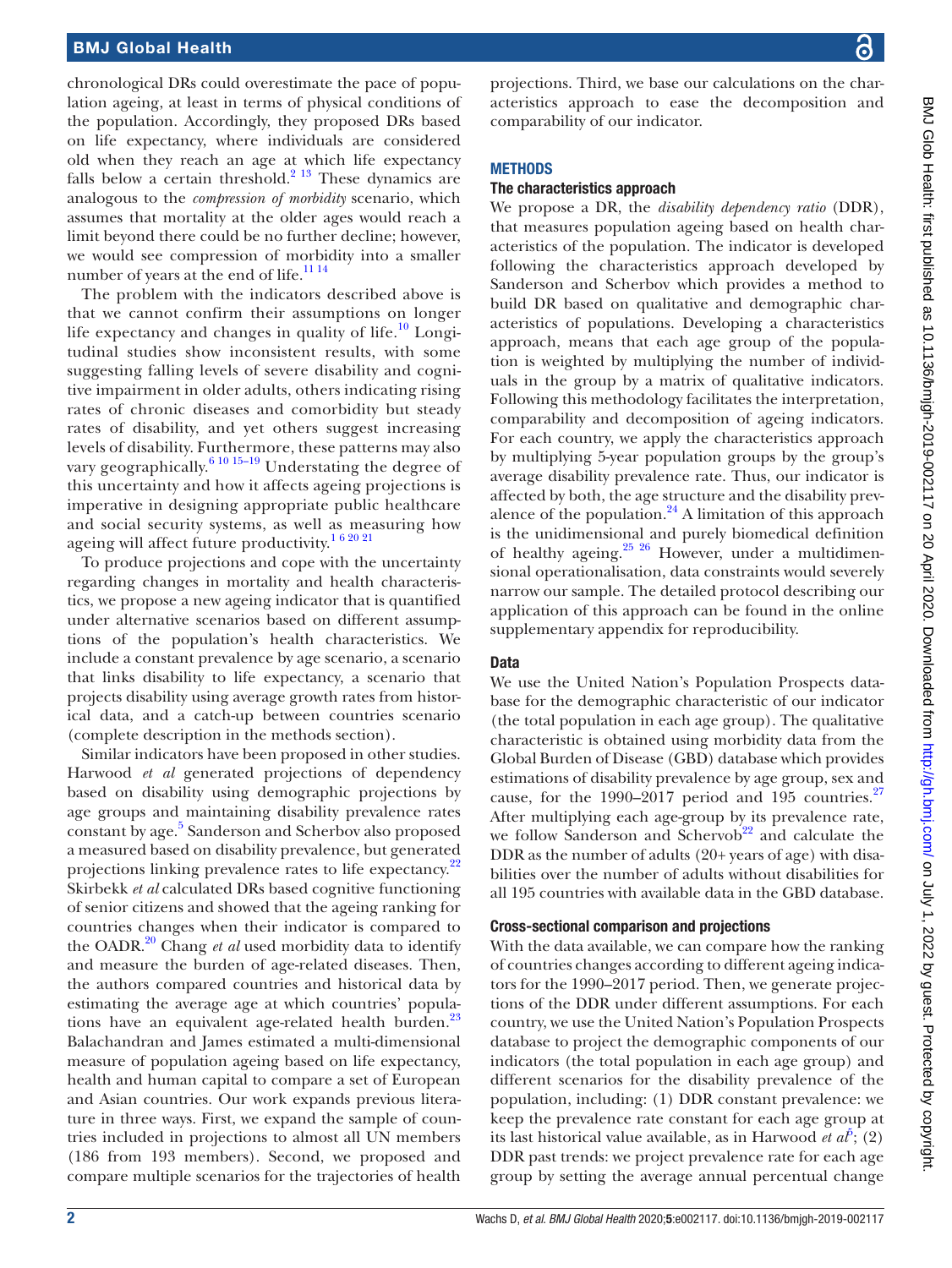in the prevalence rate equal to the observed average percentual change in historical data, as in Lafortune and Balestat<sup>[28](#page-5-16)</sup>; (3) DDR life expectancy: we estimate the relationship between disability prevalence and life expectancy using a panel regression for each age-group and then forecast the prevalence rates using life expectancy projections from the UN, as in Sanderson and Scherbov<sup>22</sup>; and (4) DDR catch-up: the disability prevalence rate of each age group 'catches-up' between 2015 and 2100 at a

prevalence in 2015. From the 195 countries with data available at the GBD database, the projections are available for 184 countries. Nine are dropped due to data availability at the United Nation's Population Prospects database (Taiwan, Bermuda, Puerto Rico, Dominica, Northern Mariana Islands, Andorra, American Samoa, Marshall Islands and Greenland) and two are dropped because they are not included in the World Bank's country income groups (Fed. States of Micronesia and State of Palestine).

constant rate, with the rate of the country with the lowest

#### Patient and public involvement statement

Patients and/or the public were not involved in the design, or conduct, or reporting, or dissemination plans of this research.

## **RESULTS**

## Cross sectional comparison of DRs

[Figure](#page-2-0) 1 shows how the Old-age and the Disability DRs differ across countries. The left panel shows the OADR in the horizontal axis and the DDR on the vertical axis for all countries with available data in the GBD database. The best-fit curve is flatter than the 45° line partly because countries on the bottom left of this distribution have a higher standardised disability prevalence than countries on the top right. However, even though

there is cross-sectional evidence of the compression of morbidity $^{29}$  the longitudinal evidence for this relationship is unclear; thus, countries on the bottom-left region of the distributions will not necessarily follow the exact path of countries on the top-right. In other words, as countries keep ageing and moving right over the horizontal axis, we do not know how close to the best fit line they will stay.

In fact, there are important differences between those countries, some of which can be observed in the size and colour of the bubbles of [figure](#page-2-0) 1. The colour separates countries according to World Bank income groups while the size represents the number of years it took (or will take) for them to transition from a lower to a higher proportion of elders in the population. The image shows a clear pattern. In general, the countries on the top-right are richer and had longer periods of time to age. This means that the necessary adaptation that countries on the bottom left will need to go through, will have to be carried out much more quickly than was often the case in the past. $10$ 

Some oil producer countries escape the income ageing pattern. The bright red bubbles on the bottom left region are six rich oil producers with young populations including Bahrain, Brunei, Equatorial Guinea, Kuwait, Oman, Qatar, Saudi Arabia, Turkmenistan and United Arab Emirates. Typically, net-oil exporters are excluded from growth studies, including those focused on demographic factors. $3031$  Most likely, due to a unique channel through which sustained natural resource windfalls create outliers in the 'typical' developmental process of a country, including the fertility-growth relationship. However, understanding this channel exceeds the purpose of this paper.

The right pane of [figure](#page-2-0) 1 has a comparison of the same indicators for countries grouped in geographical



<span id="page-2-0"></span>Figure 1 OADRs by country and region, 2015. Source: UN Population Prospects, Global Burden of Disease Databases and World Development Indicators.Note: OADR defined as those 65+ over those between 20 and 64. DDR defined as explained in the Methodology section. The size of the bubbles indicates the (actual or projected) number of years that took for the 60+ populationto grow from 15% to 20%of the total population. The colour separates countries according to the World Bank income groups. OADR, old-age dependency ratio; DDR, disability dependency ratio; std DDR, standardised DDR using the world population. SSA, Sub Saharan Africa; MENA, Middle East and North Africa; SA, South Asia; EA&P, East Asia and Pacific; LAC, Latin America and the Caribbean; ECA, Europe and Central Asia; OECD, Organization for Economic Cooperation and Development; .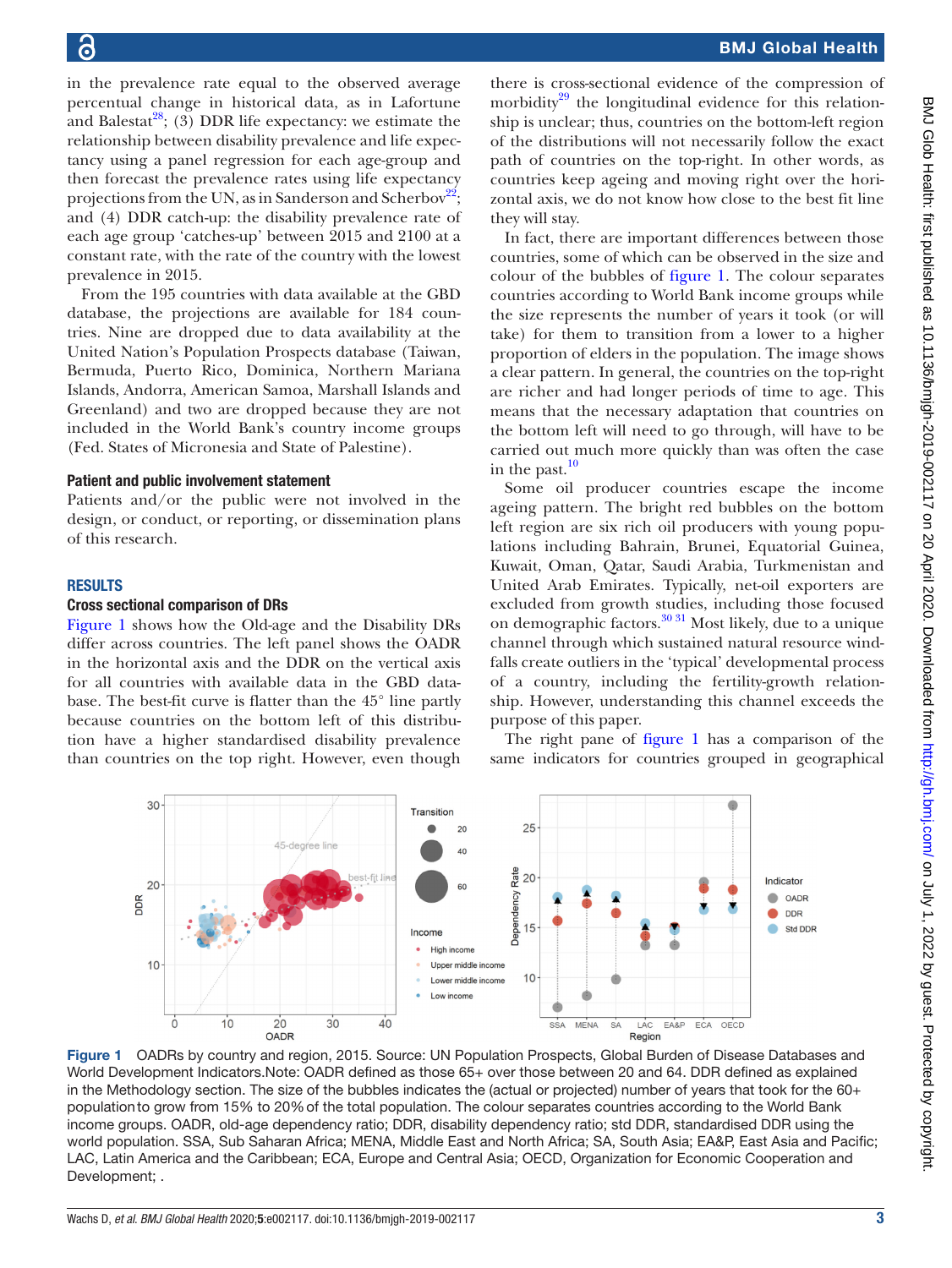

<span id="page-3-0"></span>Figure 2 OADRs by region, 2015–2065. Source: UN population prospects, global burden of disease databases and world development indicators. OADR is plotted on the right axes and defined as those aged 65+ over those between 20 and 64. DDR defined as explained in our methodology section. Series for the World include 186 countries for which there is data from all sources. The composition of the all regions is available in our [online supplementary appendix](https://dx.doi.org/10.1136/bmjgh-2019-002117). DDR, disability dependency ratio; DDR\_CP, constant prevalence scenario; DDR\_CU, DDR catch-up scenario; DDR\_LE, DDR life expectancy; DDR\_PT, DDR past-trends; OADR, old-age dependency ratio.

regions. Consistent with Skirbekk *et al*, the chart reveals how the 'ageing' ranking changes depending on the indicator.<sup>20</sup> Regions are ordered from left to right according to their OADR (the grey marker) in 2015. In contrast, the red marker shows their DDR in 2015. The first thing that emerges from the chart is how chronologically younger countries become older under the DDR, while chronologically older countries become younger. Furthermore, the relationship is inverted for some regions. Latin America and East Asia and Pacific are now younger than Sub-Saharan Africa, Middle East and North Africa, or South Asia.

As time goes by and all regions keep chronologically ageing, the final ranking will be determined by the evolution of disability. For the regions on the left, if disability prevalence decreases fast enough, they may end with a DDR similar to that of regions on the right. However, if their share of senior citizens keeps increasing but disability prevalence does not decline, they will end up with even higher dependency than regions on the right. This is depicted by the blue markers in the right pane of [figure](#page-2-0) 1 which represent the DDR standardised using the world population.

As there is great uncertainty about the expected dynamics of disability and chronological ageing across-countries, the next section explores how ageing may unfold under different scenarios.

## **Projections**

[Figure](#page-3-0) 2 shows the projections of our DDR under the four scenarios described in the methodology section and the OADR (right axis) for the world and different income

groups. The projections start in 2015, and all series are re-based to the same year to obtain comparable indexes (2015=100). The range of the OADR is greater than the range of the rest, hence it is plotted on the secondary axes. This issue shows how the pace of ageing greatly differs under different definitions. Furthermore, the OADR projections show an increase in dependency for most of the projection period and for all countries, while that is not the case for DDR, depending on the scenario.

The area in light blue within the DDR scenarios depicts the range of expected ageing under our different projections. The variation for the world is modest but not trivial. The growth in dependency would be almost three times faster under the constant prevalence scenario (top bound of the ageing range) than under the catch-up scenario (lower bound).

The world's top bound is consistent across regions and delineated by the constant prevalence scenario in all cases except for high-income countries where the constant prevalence and the past-trends line almost perfectly match through the whole projection. This implies that on average (and weighted by population size) disability prevalence has not changed in the historical period for high-income countries, according to GBD data.

The world's lower bound is almost equally matched by the other three scenarios; however, the pattern is not consistent across regions. The past-trends scenario for the world is driven down by low income countries, where, in contrast with high-income countries, disability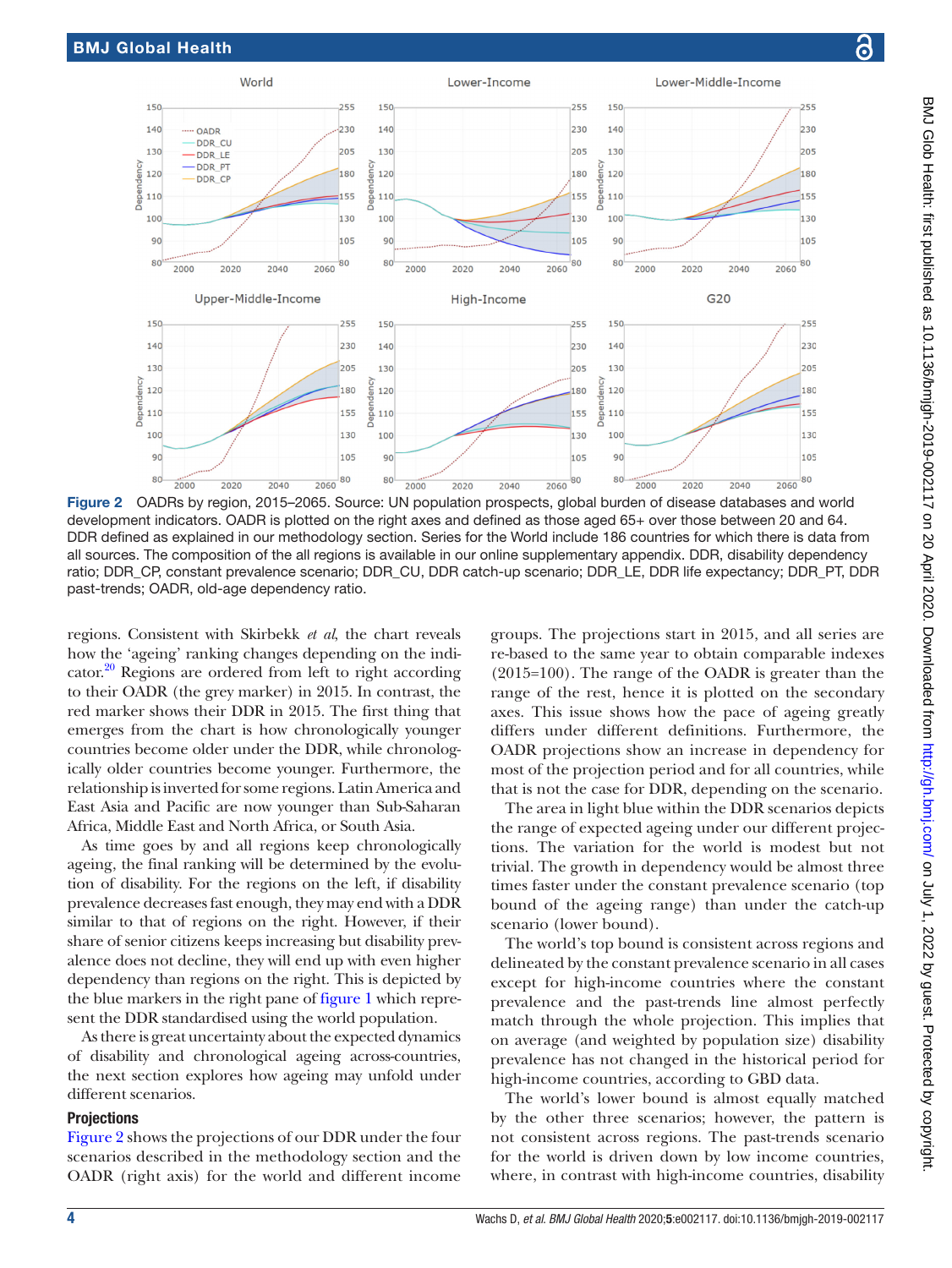prevalence rates have been decreasing on average at a fast pace. This pattern can be appreciated in the chart for low-income countries, where the population is actually 'getting younger' under the past-trends scenario. Nonetheless, it is unlikely that disability prevalence rates will continue decreasing at the same pace for the whole projection period, as rates would reach zero per cent for some age groups. The prospects are also good for low-income countries under the catch-up scenario were the population is also getting younger for the whole projection.

Lower-middle-income countries show a pattern similar to that of low-income countries, although the past-trends and catch-up scenarios are inverted. Upper-middleincome countries show the most worrisome projections, with population ageing under all scenarios.

We include one panel that shows the projections for the G20 which in 2018 accounts to more than 85% of the world's gross domestic product.<sup>32</sup> In comparison with high-income-countries, the G20 excludes many small (by gross domestic product standards), young, oil producers but includes big medium income countries like India, China or Brazil.

## **DISCUSSION**

The changes that constitute and influence ageing are complex and involve many characteristics of individuals that are loosely correlated with chronological ageing. However, the most common ageing indicators are based solely on the population's age, assuming that other characteristics such as health stay constant by age group. In contrast, some studies proposed ageing indicators where gains in health expectancy are translated into gains on other health characteristics. Nevertheless, there is no discernible pattern about the quality of life in an increasing lifespan.

Our work contributes to the development of quantitative and qualitative ageing indicators by combining health and demographic characteristics into one ageing measure. We follow the characteristics approach that allows to easily decompose our indicator into demographic and health components. Additionally, we propose several scenarios based on different explicit assumptions for the projection of health characteristics.

As in Skirbekk *et al*<sup>[20](#page-5-11)</sup> our results show that a multidimensional approach to ageing can significantly change the characterisation of countries around the world. Countries that rank older under conventional measures (like the OADR) may rank younger under qualitative measures. This result helps reconciling the growth-ageing contradiction.<sup>33</sup> Additionally, like Sanderson and Scherbov<sup>22</sup> we find that, if improvements in health continue, ageing might be less worrisome than what other non-qualitative ageing indicators like the OADR project. Nevertheless, given the lack of sustained evidence from longitudinal studies on life quality improvements at old age, caution should be taken with too optimistic projections as the

ones from the DRs based on life expectancy. The variation in our projections resulting from different health assumptions is substantial which evinces the risk of making implicit assumption for health characteristics.

In comparison with other studies, extending the sample of countries allows us to generate projections for different income groups. For low-income countries we find that, even though, they will undergo a faster chronological demographic transition, if they maintain past (or even less successful) gains in health, their qualitative ageing indicator will not increase for several decades. In contrast, high-income countries show considerable ageing under the constant prevalence or pasttrends scenario and upper-middle-income countries are projected to age in all scenarios.

An important issue with our projections is the absence of variation resulting from inequality within countries. Our results are based on average aggregated projections; however, health inequality within countries could add variation that we are unable to explore. Another limitation of this approach is the unidimensional and purely biomedical operationalisation of healthy ageing in our indicator, which contrasts with multidimensional theories discussed in the literature.<sup>25 26</sup> Restricting research to only biomedical studies may bound the advancement of successful ageing conceptualisation, research and public policy. This is in part, due to the unrealistic prospect of elderly individuals ageing in perfect physical condition. Other relevant individual characteristics, including psychosocial components, could be incorporated to obtain a more comprehensive measure.<sup>[11](#page-5-6)</sup> However, the data requirements of such an approach would significantly narrow our sample of countries. Additionally, disability is one of the most common concepts used in the literature to operationalise healthy ageing.<sup>[25 34](#page-5-14)</sup>

It would be interesting to explore how our results could be used to address research on ageing and productivity as in Lozano *et al*<sup>[35](#page-5-21)</sup> and Aiyar *et al*.<sup>[9](#page-5-22)</sup> These papers develop a methodology to assess how labour productivity is affected due to health deterioration as a consequence of population ageing. Our indicator could be used to assess worstcase and best-case scenarios.

Our results can also be used to compare and assess eligibility reforms in pension systems. Many pension systems have implemented increases in retirement age based on projected raises in life expectancy.<sup>36</sup> Our indicator could be used to compare those with reforms based on projected raises in disability-free life expectancy.

Contributors DW conceived the study, developed the methods, collected the data and completed all analyses. AR-U closely supervised every step providing crucial input and should be considered a first author together with DW. CB and JO provided feedback to the methods, and edited and reviewed the manuscript. All authors interpreted results and reviewed and contributed to the final draft.

Funding This work is the result of a 2018 Ignacio H. Larramendi Research Grant of Fundación MAPFRE. AR-U' work received funding from the Gillings Fellowship in Global Public Health and Autism Research, Grant Award YOG054. JO acknowledges the financial support of Spanish Ministry of Science, Innovation and Universities (formerly, Ministry of Economy and Competitiveness), Project ECO2016-76506-C4- 3-R.